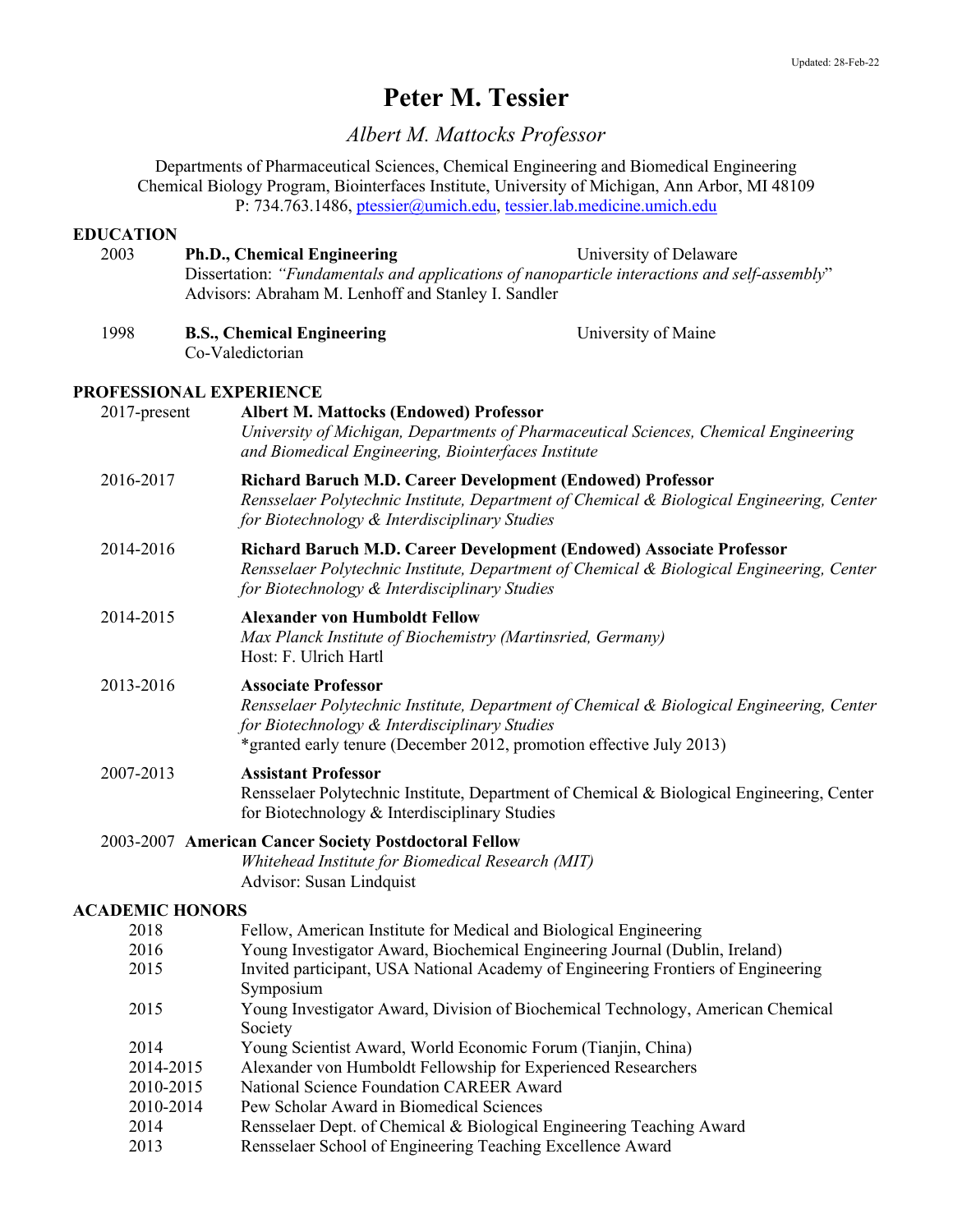| 2012      | Rensselaer Early Career Award                                               |
|-----------|-----------------------------------------------------------------------------|
| 2012      | Rensselaer School of Engineering Research Excellence Award                  |
| 2012      | Allan P. Colburn Lectureship, Univ. of Delaware                             |
| 2004-2007 | American Cancer Society Postdoctoral Fellowship                             |
| 2004      | National Institutes of Health Postdoctoral Fellowship (declined)            |
| 2002      | W.H. Peterson Award, Best Student Presentation (BIOT), ACS National Meeting |
| 2002      | First Place, Colorado Protein Stability Conference Poster Session           |
| 2001      | Teaching Fellow, Dept. of Chemical Eng., Univ. of Delaware                  |
| 2001      | Pigford Teaching Assistant Award, Dept. of Chemical Eng., Univ. of Delaware |
| 2000      | Semi-Finalist, Discover Magazine Award for Technological Innovation         |
| 1999-2002 | NASA Graduate Fellowship                                                    |
| 1998      | Co-Valedictorian, Univ. of Maine                                            |
|           |                                                                             |

## **PATENTS AND PATENT APPLICATIONS**

- 1. **Tessier, P.M.**, Starr, C., Kingsbury, J.S., Gokarn, Y.R., "Systems and methods for antibody characterization", U.S. Patent Application 63/134,050 (2021)
- 2. Desai, A.A., Smith, M.D., Zhang, Y., **Tessier, P.M.**, "Amyloid-specific antibodies and uses thereof", U.S. Patent Application 63/129,318 (2020).
- 3. **Tessier P.M.**, Stimple, S.D., Staby, A., "Antibodies and use thereof", U.S. Patent 11,208,477 B2 (2021). https://patents.google.com/patent/US11208477B2/en
- 4. Lindquist S.L., **Tessier P.M.**, "Protein aggregation domains and methods of use thereof", U.S. Patent 0183860 A1 (2011).

https://patents.google.com/patent/US20110183860

# **BOOK CHAPTERS**

Tessier P.M., Lindquist S.L., "Unraveling molecular mechanisms and structures of self-perpetuating prions", in *Protein Misfolding Diseases: Current and Emerging Principles and Therapies*, John Wiley & Sons. Dobson, C.M., Kelly, J.W. and Ramirez-Alvarado, M. Eds., (2010). https://doi.org/10.1002/9780470572702.ch8

# **JOURNAL PUBLICATIONS**

**[82 published papers or papers in press, \*=corresponding author, †=undergraduate student, 5419 citations total, average of 66 citations per paper,** *h***-index=37 (\*\*\* =** *h***-index paper),** *i10***-index=63 (\*\* =** *i10***-index paper), Google Scholar), \*\*\*\* = >100 citations paper]**

- 1. Makowski, E.K., Kinnunen, P.C., Huang, J.H., Wu, L., Smith, M.D., Wang, T., Desai, A.A, Streu, C.N., Zhang, Y., Zupancic, J.M., Schardt, J.S., Linderman, J.J., **Tessier, P.M.,\*** "Co-optimization of therapeutic antibody affinity and specificity using machine learning models that generalize to novel mutational space", *in review* (2022).
- 2. Makowski, E.W., Schardt, J.S., **Tessier, P.M.,\*** "Mutational analysis of SARS-CoV-2 Variants of Concern reveals key tradeoffs between receptor affinity and antibody escape", *in review* (2022).
- 3. Desai, A.A., Zupancic, J.M., Smith, M.D., **Tessier, P.M.**,\* "Isolating anti-amyloid antibodies from yeastdisplayed libraries", *Methods Mol Biol*, in press (2022).
- 4. Weishu, W., Tan, X., Zupancic, J., Schardt, J., Desai, A., Smith, M., Zhang, J., Xie, L. Khaing Oo, M., **Tessier, P.M.,\*** Fan, X.,\* "Rapid and quantitative in-vitro evaluation of SARS-CoV-2 neutralizing antibodies and nanobodies", *Anal Chem,* in press (2022).
- 5. Gupta, P., Kumar, S., Zhang, Y., Scheer, J.M., **Tessier, P.M.,\*** "Antibodies with weakly basic isoelectric points minimize trade-offs between formulation and physiological colloidal properties", *Mol Pharm*, in press (2022).

https://doi.org/10.1021/acs.molpharmaceut.1c00373

- 6. Zupancic, J.M., Desai, A.A., **Tessier, P.M.**,\* "Facile isolation of high-affinity nanobodies from synthetic libraries using CDR-swapping mutagenesis", *STAR Protoc*, **3**, 101101 (2022). https://doi.org/10.1016/j.xpro.2021.101101
- 7. Makowski, E.W., Schardt, J.S., **Tessier, P.M.,\*** "Improving antibody drug development using bionanotechnology", *Curr Opin Biotech*, **74**, 137 (2022). https://doi.org/10.1016/j.copbio.2021.10.027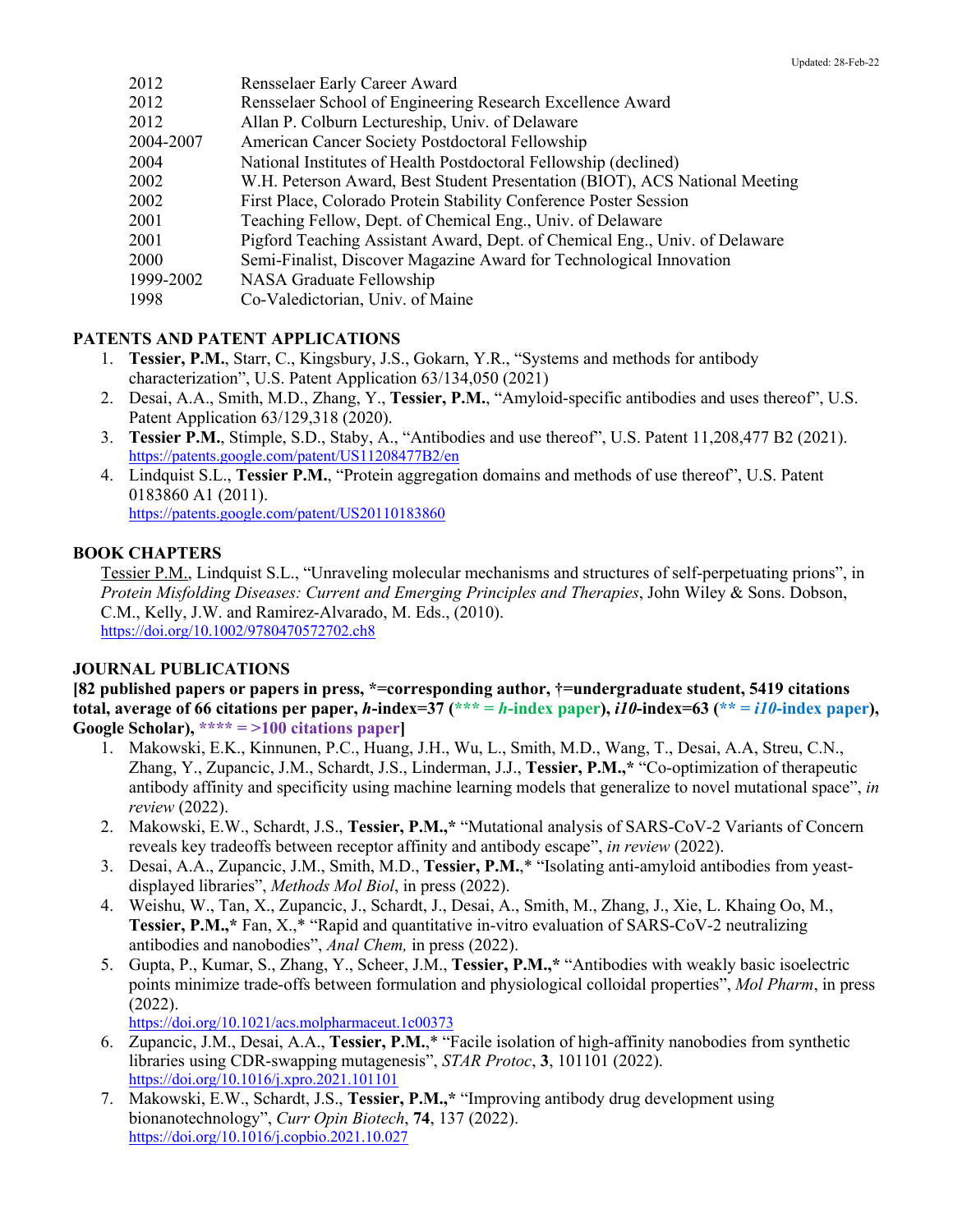8. Schardt, J.S., Jhajj, H.S., O'Meara, R.L.,**†** Lwo, T.S.,**†** Smith, M.D., **Tessier, P.M.**,\* "Agonist antibody discovery: experimental, computational and rational engineering approaches", *Drug Discov Today*, **27**, 31 (2022).

https://doi.org/10.1016/j.drudis.2021.09.008

- 9. Pornnoppadol, G., Zhang, B., Desai, A.A., Berardi, A., Remmer, H.A., **Tessier, P.M.**, Greineder, C.F.,\* "A hybridoma-derived monoclonal antibody with high homology to the aberrant myeloma light chain", *PLoS One*, **16**, e0252558 (2021). https://doi.org/10.1371/journal.pone.0252558
- 10. Schardt, J.S., Pornnoppadol, G., Desai. A.A., Park, K.S., Zupancic, J.M., Makowski, E.K., Smith, M.D., Chen, H., Barbosa, M.G.M., Cascalho, M., Lanigan, T.M., Smith, J.L., Stuckey, J.A., Moon, J.J., **Tessier, P.M.**,\* "Discovery and characterization of high-affinity, potent SARS-CoV-2 neutralizing antibodies via single B cell screening", *Sci Rep*, **11**, 20738 (2021). https://doi.org/10.1038/s41598-021-99401-x
- 11. Nilvebrant, J., Ereño-Orbea, J., Gorelik, M., Julian, M.C., **Tessier, P.M.**, Julien, J.-P., Sidhu, S.,\* "Systematic engineering of optimized autonomous heavy-chain variable domains", *J Mol Biol*, **433**, 167241 (2021).

https://doi.org/10.1016/j.jmb.2021.167241

- 12. Zupancic, J.M., Schardt, J.S., Desai, A.A., Makowski, E.M., Smith, M.D., Pornnoppadol, G., Barbosa, M.G.M., Cascalho, M., Lanigan, T.M., **Tessier, P.M.,\*** "Engineered multivalent nanobodies potently and broadly neutralize SARS-CoV-2 variants", *Adv Ther*, **4**, 2100099 (2021). https://doi.org/10.1002/adtp.202100099
- 13. Makowski, E.W., Wu, L., Desai, A.A., **Tessier, P.M.**,\* "Highly sensitive detection of antibody non-specific interactions using flow cytometry", *mAbs*, **13**, 1951426 (2021). https://doi.org/10.1080/19420862.2021.1951426
- 14. Starr, C.G., Makowski, E.K., Wu, L., Berg, B.,**†** Kingsbury, J.S.,\* Gokarn, Y.R.,\* **Tessier, P.M.,\*** "Ultradilute measurements of self-association for the identification of antibodies with favorable high concentration solution properties", *Mol Pharm,* **18**, 2744 (2021). https://doi.org/10.1021/acs.molpharmaceut.1c00280
- 15. Zupancic, J.M., Desai, A.A., Schardt, J.S., Pornnoppadol, G., Makowski, E.M., Smith, M.D., Kennedy, A.A., Barbosa, M.G.M, Cascalho, M., Lanigan, T.M., Tai, A.W., **Tessier, P.M.**,\* "Directed evolution of potent neutralizing nanobodies against SARS-CoV-2 using CDR-swapping mutagenesis", *Cell Chem Biol*, **28**, 1379  $(2021)$ .\*\*

https://doi.org/10.1016/j.chembiol.2021.05.019

- 16. Makowski, E.K., Wu, L., Gupta, P., **Tessier, P.M.**,**\*** "Discovery-stage identification of drug-like antibodies using emerging experimental and computational methods", *mAbs*, **13**, 1895540 (2021). https://doi.org/10.1080/19420862.2021.1895540
- 17. Desai, A.A., Smith, M.D., Zheng, Y., Makowski, E.K., Gerson, J.E., Ionescu, E.,† Starr, C.G., Zupancic, J.M., Moore, S.J., Sutter, A.B., Ivanova, M.I., Murphy, G.G., Paulson, H.L., **Tessier, P.M.**,\* "Rational affinity maturation of anti-amyloid antibodies with high conformational and sequence specificity", *J Biol Chem,* **296**, 100508 (2021). https://doi.org/10.1016/j.jbc.2021.100508
- 18. Lou, W., Stimple, S.D., Desai, A.A., Makowski, E.K., Kalyoncu, S., Mogensen, J.E., Spang, L.T., Asgreen, D.J., Staby, A., Duus, K., Amstrup, J., **Tessier, P.M.,\*** "Directed evolution of conformation-specific antibodies for sensitive detection of polypeptide aggregates in therapeutic drug formulations", *Biotech Bioeng*, **118**, 797 (2021). https://doi.org/10.1002/bit.27610
- 19. Roush, D.,\* Asthagiri, D., Babi, D.K., Benner, S., Bilodeau, C., Carta, G., Ernst, P., Fedesco, M., Fitzgibbon, S., Flamm, M., Griesbach, J., Grosskopf, T., Hansen, E.B., Hahn, T., Hunt, S., Insaidoo, F., Lenhoff, A., Lin, J., Marke, H., Marques, B., Papadakis, E., Schlegel, F., Staby, A., Stenvang, M., Sun, L., **Tessier, P.M.**, Todd, R., von Lieres, E., Welsh, J. Willson, R., Wang, G., Wucherpfennig, T., Zavalov, O., "Toward in silico CMC: An industrial collaborative approach to model‐based process development", *Biotech Bioeng*, **117**, 3986 (2020).\*\*

https://doi.org/10.1002/bit.27520

20. Sawant, M.S., Streu, C.N., Wu, L., **Tessier, P.M.,\*** "Toward drug-like multispecific antibodies by design", *Int J Mol Sci*, **21**, 7496 (2020).\*\* https://doi.org/10.3390/ijms21207496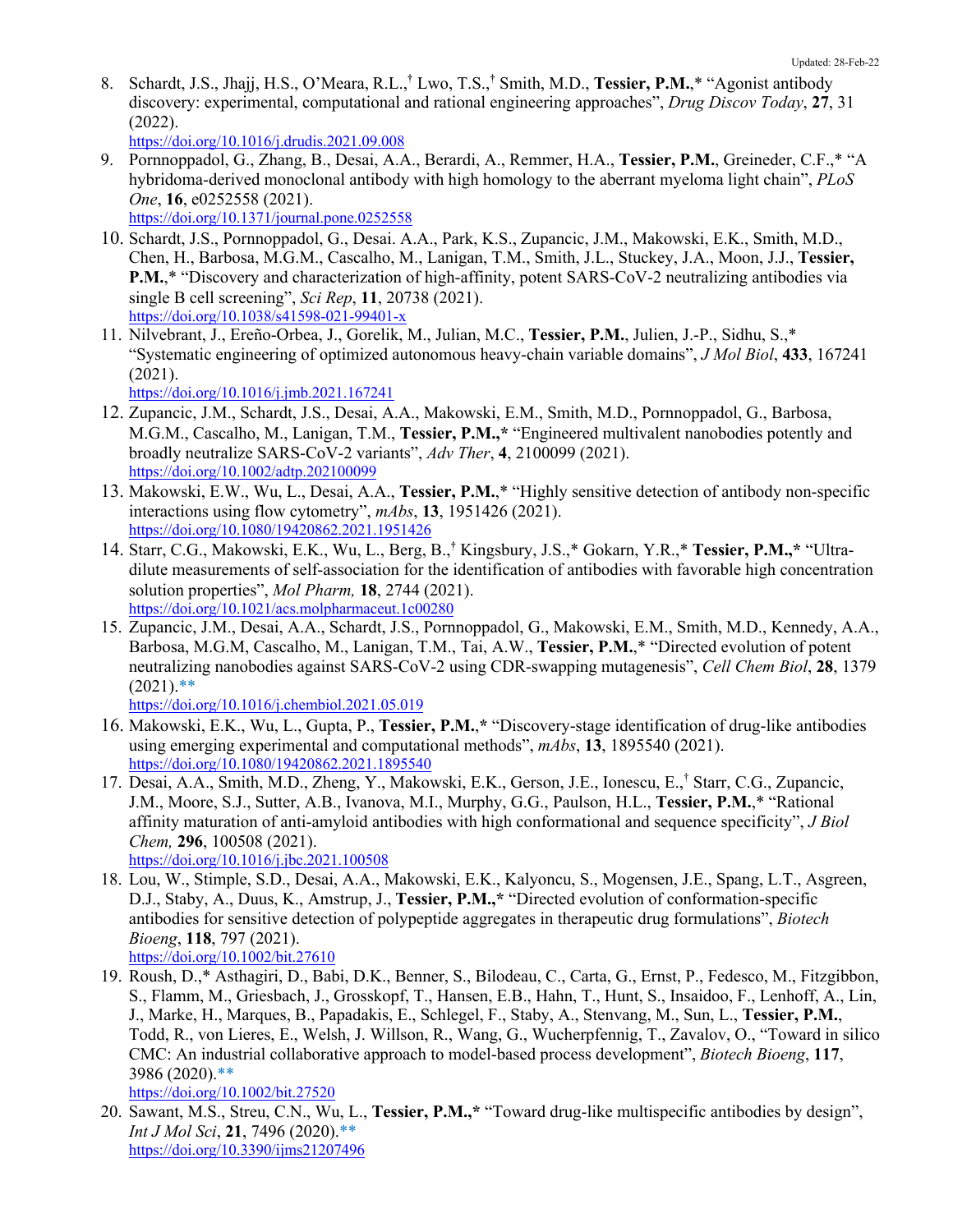21. Zhang, Y., Wu, L., Gupta, P., Desai, A.A., Smith, M.D., Rabia, L.A., Ludwig, S.D.,**† Tessier, P.M.,\*** "Physicochemical rules for identifying monoclonal antibodies with drug-like specificity", *Mol Pharm*, **17**, 7  $(2020)$ .\*\*

https://doi.org/10.1021/acs.molpharmaceut.0c00257

- 22. Alam, M.E., Slaney, T.R., Wu, L., Das, T.K., Kar, S., Barnett, G.V., Leone, A., **Tessier, P.M.,\*** "Unique impacts of methionine oxidation, tryptophan oxidation and asparagine deamidation on antibody stability and aggregation", *J Pharm Sci*, **109**, 656 (2020).\*\* https://doi.org/10.1016/j.xphs.2019.10.051
- 23. Stimple, S.D., Smith, M.S, **Tessier, P.M.,\*** "Directed evolution methods for overcoming trade-offs between protein activity and stability",  $AIChE J$ , **66***,* e16814 (2020).<sup>†</sup> \*\* † Special Issue in honor of Frances Arnold's Nobel Prize https://doi.org/10.1002/aic.16814
- 24. Lee, C.-H., Kang, T.H., Godon, O., Watanabe, M., Delidakis, G., Gillis, C.M., Sterlin, D., Hardy, D., Cogné, M., Macdonald, L.E., Murphy, A.J., Tu, N., Lee, J., McDaniel, J.R., Makowski, E.K., **Tessier, P.M.**, Meyer, A.S., Bruhns, P.,\* Georgiou, G.,\* "An engineered, pH-toggle switch, human Fc domain for ultra-long circulation persistence", *Nat. Commun*., **10**, 5031 (2019).\*\* https://doi.org/10.1038/s41467-019-13108-2
- 25. Stimple, S.D., Kalyoncu, S., Desai, A.D., Mogensen, J.E., Spang, L.T., Asgreen, D.J., Staby, A., **Tessier, P.M.,\*** "Sensitive detection of glucagon aggregation using amyloid fibril-specific antibodies", *Biotech Bioeng*, **116**, 1868 (2019). https://doi.org/10.1002/bit.26994
- 26. Julian, M.C., Rabia, L.A., Desai, A.A., Arsiwala, A., Gerson, J.E., Paulson, H.L., Kane, R.S., **Tessier, P.M.,\*** "Nature-inspired design and evolution of anti-amyloid antibodies", *J Biol Chem,* **294**, 8438 (2019).\*\* https://doi.org/10.1074/jbc.RA118.004731
- 27. Alam, M.E., Barnett, G.V., Slaney, T.R., Starr, C.G., Das, T.K., **Tessier, P.M.,\*** "Deamidation can compromise antibody colloidal stability and enhance aggregation in a pH-dependent manner", *Mol Pharm*, **16**, 1939 (2019).\*\*

https://doi.org/10.1021/acs.molpharmaceut.8b01311

- 28. Starr, C.G., **Tessier, P.M.,\*** "Selecting and engineering monoclonal antibodies with drug-like specificity", *Current Opin Biotech*, **60**, 119 (2019).\*\* https://doi.org/10.1016/j.copbio.2019.01.008
- 29. Rabia, L.A. Zhang, Y., Ludwig, S.D., Julian, M.C., **Tessier, P.M.,\*** "Net charge of the complementaritydetermining regions is a key predictor of antibody specificity", *Protein Eng Des Sel,* **31**, 409 (2018).\*\* https://doi.org/10.1093/protein/gzz002
- 30. Rabia, L.A., Desai, A.A., Jhajj, H.S., **Tessier, P.M.,\*** "Understanding and overcoming trade-offs between antibody affinity, specificity, stability and solubility", *Biochem. Eng. J.*, **137**, 365 (2018).\*\*\* https://doi.org/10.1016/j.bej.2018.06.003
- 31. Alam, M.E., Geng, S.B., Bender, C., Ludwig,**†** S.D., Linden, L., Hoet, R., **Tessier, P.M.,\*** "Biophysical and sequence-based methods for identifying monovalent and bivalent antibodies with high colloidal stability", *Mol Pharm*, **15**, 150 (2018).\*\* https://doi.org/10.1021/acs.molpharmaceut.7b00779
- 32. Tiller, K.E., Li, L., Kumar, S., Julian, M.C., Garde, S., **Tessier, P.M.,\*** "Arginine mutations in antibody complementarity-determining regions display context-dependent affinity/specificity trade-offs", *J Biol Chem*, **292**, 16638 (2017).\*\*\* https://doi.org/10.1074/jbc.M117.783837
- 33. Tiller, K.E., Chowdhury, R., Li, T., Ludwig, S.,**†** Sen, S.,**†** Maranas, C., **Tessier, P.M.,\*** "Facile affinity maturation of antibody variable domains using natural diversity mutagenesis", *Front Immunol*, **8**, 986  $(2017).$ \*\*

https://doi.org/10.3389/fimmu.2017.00986

34. Julian, M.C., Li, L., Garde, S., Wilen, R.,† **Tessier, P.M.,\*** "Efficient affinity maturation of antibody variable domains requires co-selection of compensatory mutations to maintain thermodynamic stability", *Sci Rep*, **7**, 45259 (2017).\*\*\*

```
https://doi.org/10.1038/srep45259
```
35. Zhao, J., Huvent, I., Lippens, G., Eliezer, D., Zhang, A., Li, Q., **Tessier, P.M.**, Linhardt, R.J., Zhang, F., Wang, C.,\* "Glycan determinants of heparin-tau interaction," *Biophys J*, **112**, 921 (2017).\*\*\* https://doi.org/10.1016/j.bpj.2017.01.024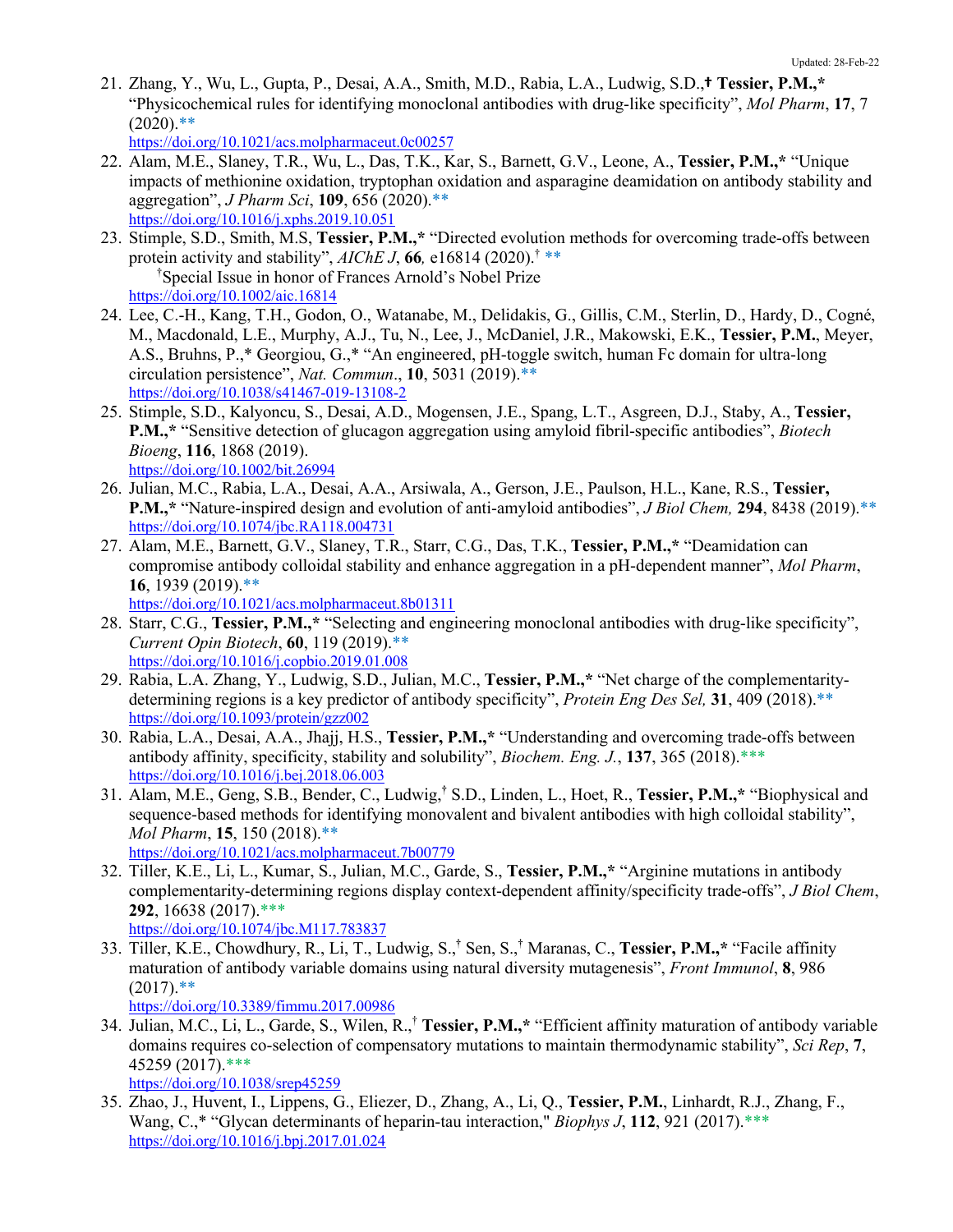36. Nilvebrant, J.,\* **Tessier, P.M.**, Sidhu, S.S., "Engineered autonomous human variable domains", *Curr Pharm Des*, **22**, 1 (2016).\*\*

https://doi.org/10.2174/1381612822666160921143011

- 37. Geng, S.B., Wu, J., Alam, M.E., Schultz, J.S., Dickinson, C.D., Seminar, C.R.,† **Tessier, P.M.,\*** "Facile preparation of stable antibody-gold conjugates and application to affinity-capture self-interaction nanoparticle spectroscopy", *Bioconjug Chem*, **27**, 2287 (2016).\*\* https://doi.org/10.1021/acs.bioconjchem.6b00207
- 38. Geng, S.B., Wittekind, M., Vigil, A., **Tessier, P.M.,\*** "Measurements of monoclonal antibody selfassociation are correlated with complex biophysical properties", *Mol Pharm*, **13**, 1636 (2016).\*\* https://doi.org/10.1021/acs.molpharmaceut.6b00071
- 39. Osborne, D.M., Fitzgerald, D.P., O'Leary, K.E., Anderson, B.M., Lee, C.C., **Tessier, P.M.**, McNay, E.C.,\* "Intrahippocampal administration of a domain antibody that binds aggregated amyloid-β reverses cognitive deficits produced by diet-induced obesity", *Biochim Biophys Acta*, **1860**, 1291 (2016).\*\* https://doi.org/10.1016/j.bbagen.2016.03.005
- 40. Lee, C.C., Julian, M.C., Tiller, K.E., Meng, F., DuConge, S.E.,† Akter, R., Raleigh, D.P., **Tessier, P.M.,\*** "Design and optimization of anti-amyloid domain antibodies specific for  $\text{AB}$  and  $\text{IAPP}$ ", *J Biol Chem*, 291, 2858 (2016).\*\*\*

https://doi.org/10.1074/jbc.M115.682336

- 41. Tiller, K.E., **Tessier, P.M.,\*** "Advances in antibody design", *Ann Rev Biomed Eng*, **17**, 191 (2015).\*\*\*\* https://doi.org/10.1146/annurev-bioeng-071114-040733
- 42. Julian, M.C., Lee, C.L, Tiller, K.E., Rabia, L.A., Day, E.K., † Schick III, A.J.,† **Tessier, P.M.,\*** "Co-evolution of affinity and stability of grafted amyloid-motif domain antibodies", *Protein Eng Des Sel*, **28**, 339 (2015).\*\* https://doi.org/10.1093/protein/gzv050
- 43. Wu, J, Schultz, J.S., Weldon, C.L., Sule, S.V., Chai, Q., Dickinson, C.D.,\* **Tessier, P.M.,\*** "Discovery of highly soluble antibodies prior to purification using affinity-capture self-interaction nanoparticle spectroscopy", *Protein Eng Des Sel*, **28**, 403 (2015).\*\* https://doi.org/10.1093/protein/gzv045
- 44. McBride, S.A., Tilger, C.F., Sanford, S.P., **Tessier, P.M.**, Hirsa, A.H.,\* "Comparison of human and bovine insulin amyloidogenesis under uniform shear", *J Phys Chem B,* **119**, 10426 (2015).\*\* https://doi.org/10.1021/acs.jpcb.5b04488
- 45. Estep, P., Caffry, I., Yu, Y., Sun, T., Cao, Y., Leanaugh, H., Jain, T., Vásquez, M., **Tessier, P.M.**, Xu, Y.,\* "An alternative assay to hydrophobic interaction chromatography for high-throughput characterization of monoclonal antibodies", *mAbs*, **4**, 553 (2015).\*\*\* https://doi.org/10.1080/19420862.2015.1016694
- 46. Li, X., Geng, S.B., Chiu, M.L., Saro, D., **Tessier, P.M.,\*** "High-throughput assay for measuring monoclonal antibody self-association and aggregation in serum", *Bioconjug Chem*, **26**, 520 (2015).\*\* https://doi.org/10.1021/acs.bioconjchem.5b00010
- 47. Geng, S.B., Cheung, J.K., Narasimhan, C., Shameem, M., **Tessier, P.M.,\*** "Improving monoclonal antibody selection and engineering using measurements of colloidal protein interactions", *J Pharm Sci*, **103**, 3356  $(2014)$ .\*\*\*

https://doi.org/10.1002/jps.24130

- 48. Jayaraman, J., Wu, J., Brunelle,**†** M.C., Cruz, A.M., Goldberg, D.S., Lobo, B., Shah, A., **Tessier, P.M.,\*** "Plasmonic measurements of monoclonal antibody self-association using self-interaction nanoparticle spectroscopy", *Biotech Bioeng*, **11**, 1513 (2014).\*\* https://doi.org/10.1002/bit.25221
- 49. **Tessier, P.M.,\*** Wu, J., Dickinson, C.G., "Emerging methods for identifying monoclonal antibodies with low propensity to self-associate during the early discovery process", *Expert Opin Drug Deliv*, **11**, 461  $(2014)$ .\*\*

https://doi.org/10.1517/17425247.2014.876989

50. Perchiacca, J.M., Lee, C.C, **Tessier, P.M.,\*** "Optimal charged mutations in the complementarity-determining regions that prevent domain antibody aggregation are dependent on the antibody scaffold", *Protein Eng Des Sel*, **27**, 29 (2014).\*\*\*

https://doi.org/10.1093/protein/gzt058

51. Liu, Y., Caffry, I., Wu, J., Geng, S.B., Jain, T., Sun, T., Reid, F., Cao, Y., Estep, P., Yu, Y., Vásquez, M., **Tessier, P.M.**, Xu, Y.,\* "High-throughput screening for developability during early-stage antibody discovery using self-interaction nanoparticle spectroscopy", *mAbs*, **6**, 483 (2014).\*\*\*\*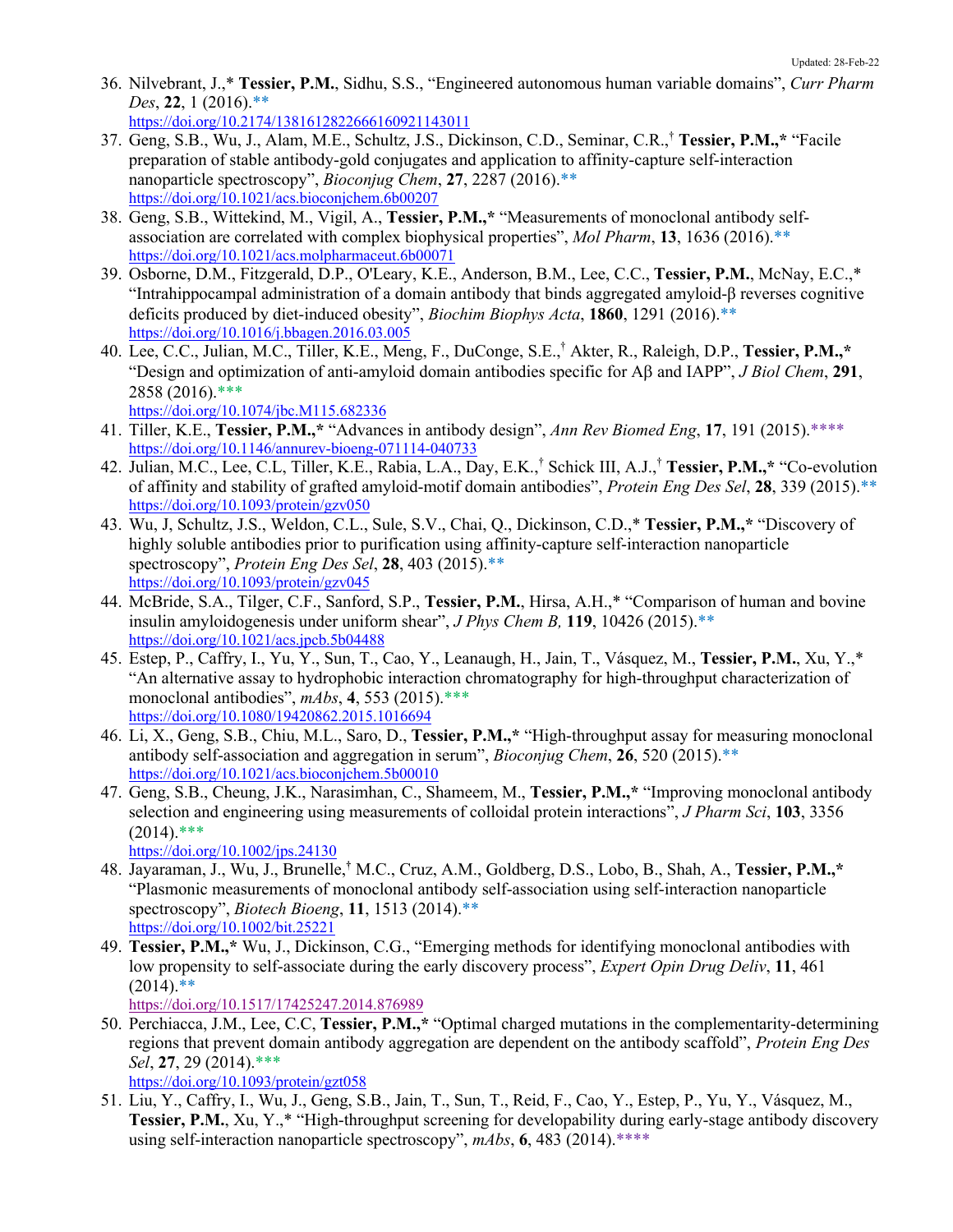https://doi.org/10.4161/mabs.27431

52. Li, X., Zhang, X., Ladiwala, A.R.A, Du, D., Yadav, J.K., **Tessier, P.M.**, Wright, P.E., Kelly, J.W., Buxbaum, J.N.,\* "Mechanisms of transthyretin inhibition of Ab aggregation in vitro", *J Neurosci*, **33**, 19423  $(2013)$ .\*\*\*\*

https://doi.org/10.1523/JNEUROSCI.2561-13.2013

53. Andersson, E.K., Bengtsson, C., Evans, M.L., Chorell, E., Sellstedt, M., Lindgren, A.E.G., Hufnagel, D.A., Bhattacharya, M., **Tessier, P.M.**, Wittung-Stafshede, P., Almqvist, F.,\* Chapman, M.R.,\* "Modulation of curli assembly and pellicle biofilm formation by chemical and protein chaperones", *Chem Biol*, **20**, 1245  $(2013)$ .\*\*\*

https://doi.org/10.1016/j.chembiol.2013.07.017

- 54. Lee, C., Perchiacca, J.M., **Tessier, P.M.**,\* "Toward aggregation-resistant antibodies by design", *Trends Biotechnol*, **31**, 612 (2013).\*\*\* https://doi.org/10.1016/j.tibtech.2013.07.002
- 55. Tiller, K.E., **Tessier, P.M.**,\* "Lifting the veil on amyloid drug design", *eLife*, **2**, e00857 (2013). https://doi.org/10.7554/eLife.01089
- 56. Sule, S.V., Dickinson, C.G., Lu, J., Chow, C.-K., **Tessier, P.M.**,\* "Rapid analysis of antibody selfassociation in complex mixtures using immunogold conjugates", *Mol Pharm*, **10**, 1322 (2013).\*\*\* https://doi.org/10.1021/mp300524x
- 57. Ladiwala, A.R.A., Bhattacharya, M., Perchiacca, J.M., Cao, P., Raleigh, D.P., Abedini, A., Schmidt, A.M., Varkey, J., Langen, R., **Tessier, P.M.,\*** "Rational design of potent domain antibody inhibitors of amyloid fibril assembly", *P Natl Acad Sci U S A*, **109**, 19965 (2012).\*\*\* https://doi.org/10.1073/pnas.1208797109
- 58. Perchiacca, J.M., Ladiwala, A.R.A., Bhattacharya, M., **Tessier, P.M.,\*** "Aggregation-resistant domain antibodies engineered with charged mutations near the edges of the complementarity-determining regions", *Protein Eng Des Sel*, **12**, 591 (2012).\*\*\*\* https://doi.org/10.1093/protein/gzs042
- 59. Ladiwala, A.R, Litt, J., Kane, R.S., Aucoin, D.S., Smith, S.O., Ranjan, S, Davis, J., Van Nostrand, W.E., **Tessier, P.M.,\*** "Conformational differences between two amyloid  $\beta$  oligomers of similar size and dissimilar toxicity", *J Biol Chem*, **287**, 24765 (2012).\*\*\*\* https://doi.org/10.1074/jbc.M111.329763
- 60. Ladiwala, A.R, Perchiacca, J.M., Fishman, Z.S.,**†** Bhattacharya, M., Domigan, B.,**†** Dordick, J.S., **Tessier, P.M.,\*** "Polyphenolic disaccharides endow proteins with unusual resistance to aggregation", *Biotech Bioeng*, **109**, 1869 (2012).\*\* https://doi.org/10.1002/bit.24460
- 61. Perchiacca, J.M., **Tessier, P.M.,\*** "Engineering aggregation-resistant antibodies", *Ann Rev Chem Biomol Eng*, **3**, 263 (2012).\*\*\*\* https://doi.org/10.1146/annurev-chembioeng-062011-081052
- 62. Sule, S.V., Cheung, J., Antochshuk, V., Bhalla, A., Narasimhan, C., Blaisdell, S., Shameem, M., **Tessier, P.M.,\*** "Solution pH that minimizes self-association of three monoclonal antibodies is strongly dependent on ionic strength", *Mol Pharm*, **9**, 744 (2012).\*\*\* https://doi.org/10.1021/mp200448j
- 63. Perchiacca, J.M., Ladiwala, A.R.A, Bhattacharya, M.B., **Tessier, P.M.,\*** "Structure-based design of conformation- and sequence-specific antibodies against amyloid b", *P Natl Acad Sci U S A*, **109**, 84  $(2012)$ .\*\*\*\*

https://doi.org/10.1073/pnas.1111232108

- 64. Posada, D., **Tessier, P.M.**, Hirsa, A.H.,\* "Removal versus fragmentation of amyloid-forming precursors via membrane filtration", *Biotech Bioeng*, **109**, 840 (2012). https://doi.org/10.1002/bit.24341
- 65. Sule, S.V., Sukumar, M., Weiss, W.F., Marcelino-Cruz, A.M., Sample, T.,**† Tessier, P.M.,\*** "Highthroughput analysis of concentration-dependent antibody self-association", *Biophys J*, **101**, 1749 (2011).\*\*\* https://doi.org/10.1016/j.bpj.2011.08.036
- 66. Marcelino-Cruz, A.M., Bhattacharya, M., Anselmo, A., **† Tessier, P.M.,\*** "Site-specific structural analysis of a yeast prion strain with species-specific seeding activity", *Prion*, **3**, 208 (2011). https://doi.org/10.4161/pri.5.3.16694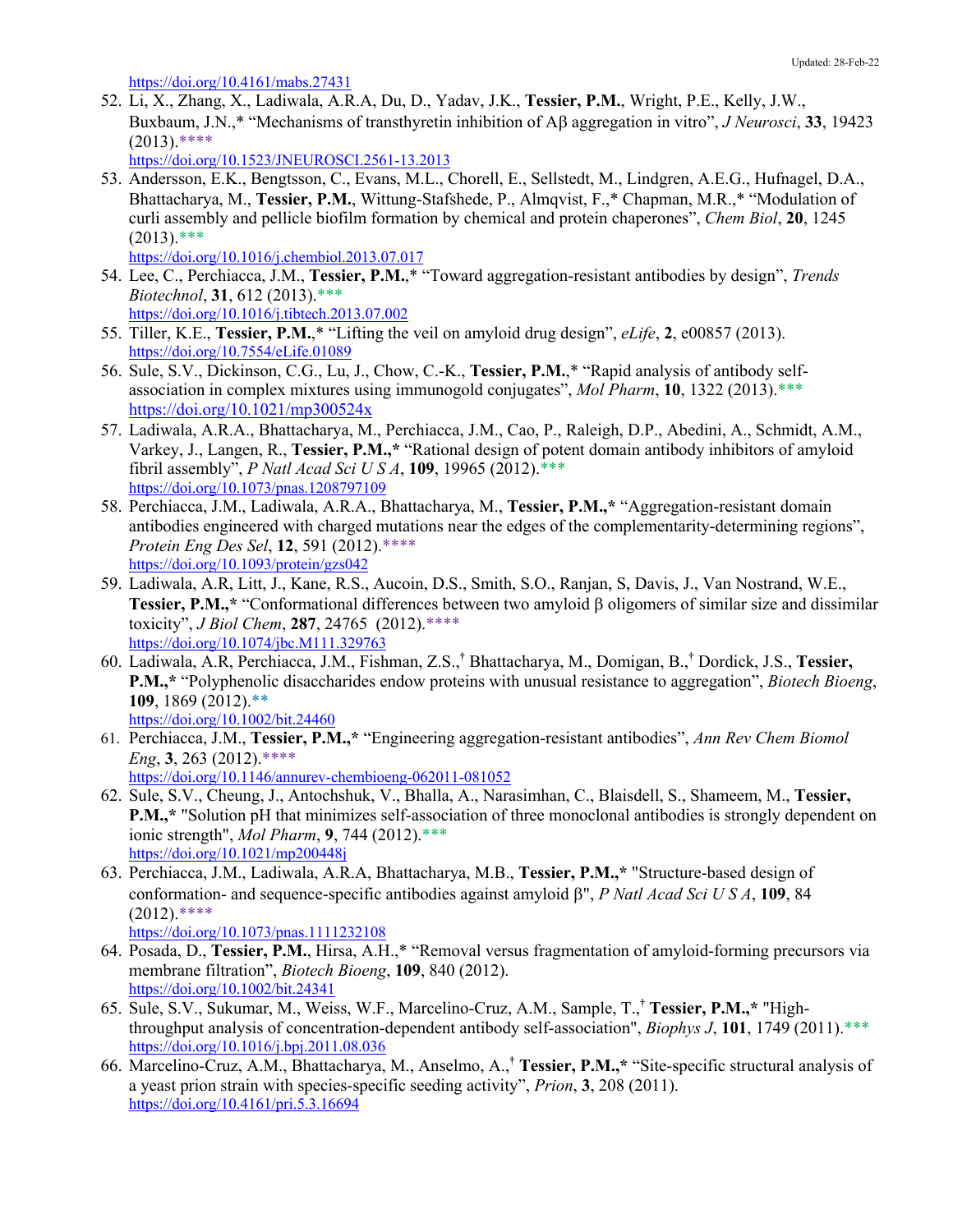- 67. Ladiwala, A.R, Mora-Pale, M., Lin, J.C., Bale, S.S., Fishman, Z.S.,**†** Dordick, J.S., **Tessier, P.M.,\*** "Polyphenolic glycosides and aglycones utilize opposing pathways to selectively remodel and inactivate toxic oligomers of amyloid β", *ChemBioChem*, **12**, 1749 (2011).\*\*\* https://doi.org/10.1002/cbic.201100123
- 68. Perchiacca, J.M., Bhattacharya, M., **Tessier, P.M.,\*** "Mutational analysis of domain antibodies reveals aggregation hotspots within and near the complementarity determining regions", *Proteins*, **79**, 2637  $(2011)$ \*\*\*\*

https://doi.org/10.1002/prot.23085

- 69. Ladiwala, A.R, Dordick, J.S., **Tessier, P.M.,\*** "Aromatic small molecules remodel toxic soluble oligomers of amyloid Ab through three unique pathways", *J Biol Chem*, **286**, 3209 (2011).\*\*\*\* https://doi.org/10.1074/jbc.M110.173856
- 70. Ladiwala, A.R, Lin, J.C., Bale, S.S., Marcelino-Cruz, A.M., Bhattacharya, M., Dordick, J.S., **Tessier, P.M.,\*** "Resveratrol selectively remodels soluble oligomers and fibrils of amyloid  $\overrightarrow{AB}$  into off-pathway conformers", *J Biol Chem*, **285**, 24228 (2010).\*\*\*\* https://doi.org/10.1074/jbc.M110.133108
- 71. **Tessier, P.M.,\*** Lindquist, S.,\* "Unraveling infectious structures, strain variants and species barriers for the yeast prion [*PSI*<sup>+</sup> ]", *Nature Struct Mol Biol*, **16**, 598 (2009).\*\*\* https://doi.org/10.1038/nsmb.1617
- 72. Bengali, A.N., **Tessier, P.M.,\*** "Biospecific immobilization of proteins for rapid analysis of weak protein interactions using self-interaction nanoparticle spectroscopy", *Biotechnol Bioeng*, **104**, 240 (2009).\*\* https://doi.org/10.1002/bit.22392
- 73. **Tessier, P.M.,\*** Jinkoji, J., Cheng, Y.C., Prentice, J.L., Lenhoff, A.M., "Self-interaction nanoparticle spectroscopy: A nanoparticle-based protein interaction assay", *J Am Chem Soc*, **130**, 3106 (2008).\*\*\* https://doi.org/10.1021/ja077624q
- 74. **Tessier P.M.**, Lindquist S.,\* "Prion recognition elements govern nucleation, strain specificity and species barriers", *Nature*, **447**, 557 (2007).† \*\*\*\* https://doi.org/10.1038/nature05848

† See accompanying commentaries in: *Nature*, **447**, 541(2007): https://doi.org/10.1038/447541b *Nat Methods*, **4**, 538 (2007): https://www.nature.com/articles/nmeth0707-538a.pdf?proof=t%3B *J Cell Biol*, **177**, 747 (2007): https://doi.org/10.1083/jcb.1775rr3

- 75. **Tessier, P.M.**, Sandler, S.I., Lenhoff, A.M.,\* "Direct measurement of protein osmotic second virial cross coefficients by cross-interaction chromatography", *Protein Sci*, **13**, 1379 (2004).\*\*\* https://doi.org/10.1110/ps.03419204
- 76. **Tessier, P.M.**, Johnson, H.R., Pazhianur, R., Berger, B.W., Prentice, J.L., Bahnson, B.J., Sandler, S.I., Lenhoff, A.M.,\* "Predictive crystallization of ribonuclease A via rapid screening of osmotic second virial coefficients," *Proteins*, **50**, 303 (2003).\*\*\* https://doi.org/10.1002/prot.10249
- 77. **Tessier, P.M.**, Lenhoff, A.M.,\* "Measurement of protein self-association as a guide to crystallization," *Curr Opin Biotechnol*, **14**, 512 (2003).\*\*\* https://doi.org/10.1016/S0958-1669(03)00114-9
- 78. **Tessier, P.M.**, Verruto, V.J., Sandler, S.I., Lenhoff, A.M.,\* "Correlation of diafiltration sieving behavior of lysozyme-BSA mixtures with osmotic second virial cross coefficients", *Biotechnol Bioeng*, **87**, 303  $(2003)$ <sup>\*\*</sup>

https://doi.org/10.1002/bit.20115

- 79. **Tessier, P.M.**, Lenhoff, A.M.,\* Sandler, S.I., "Rapid measurement of protein osmotic second virial coefficients by self-interaction chromatography," *Biophys J*, **82**, 1620 (2002).\*\*\*\* https://doi.org/10.1016/S0006-3495(02)75513-6
- 80. **Tessier, P.M.**, Vandrey, S.D., Berger, B.W., Sandler, S.I., Lenhoff, A.M.,\* "Self-interaction chromatography: A novel screening method for rational protein crystallization," *Acta Cryst D*, **58**, 1531  $(2002)$ .\*\*\*

https://doi.org/10.1107/S0907444902012775

81. **Tessier P.M.**, Christesen S.D., Ong K.K., Clemente E.M., Lenhoff A.M., Kaler E.W., Velev O.D.,\* "On-line spectroscopic characterization of sodium cyanide with nanostructured gold SERS substrates," *Appl Spectrosc*, **56**, 1524 (2002).\*\*\* https://doi.org/10.1366%2F000370202321115968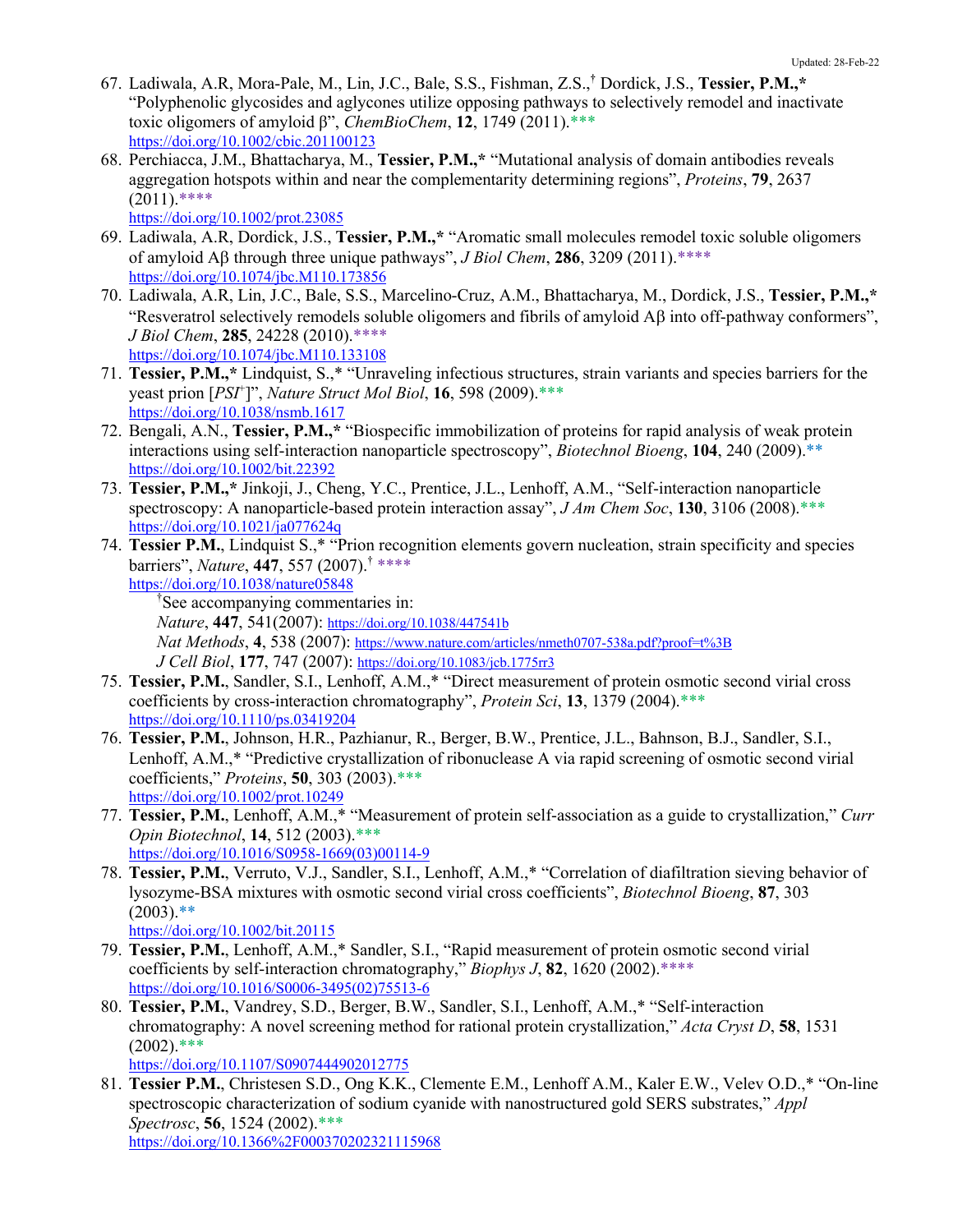82. **Tessier P.M.**, Velev O.D.,\* Kalambur A.T., Lenhoff A.M., Rabolt J.F., Kaler E.W., "Structured metallic films for optical and spectroscopic applications via colloidal crystal templating," *Adv Mater*, **13**, 396  $(2001)$ .\*\*\*\*

https://doi.org/10.1002/1521-4095(200103)13:6%3C396::AID-ADMA396%3E3.0.CO;2-T

- 83. **Tessier P.M.**, Velev O.D.,\* Kalambur A.T., Rabolt J.F., Lenhoff A.M., Kaler E.W., "Assembly of gold nanostructured films templated by colloidal crystals and use in surface-enhanced Raman spectroscopy," *J Am Chem Soc*, **122**, 9554 (2000).\*\*\*\* https://doi.org/10.1021/ja0022831
- 84. Velev O.D.,\* **Tessier P.M.**, Lenhoff A.M., Kaler E.W., "A class of porous metallic nanostructures," *Nature*, **401**, 548 (1999).\*\*\*\* https://rdcu.be/cBd8L

## **INVITED SEMINARS (109 since 2007)**

| 2022 | Eli Lilly (Mar 10)                                                                                                                                                                                                                                                                                                                                                                                                                                                                                                                                                           |
|------|------------------------------------------------------------------------------------------------------------------------------------------------------------------------------------------------------------------------------------------------------------------------------------------------------------------------------------------------------------------------------------------------------------------------------------------------------------------------------------------------------------------------------------------------------------------------------|
| 2021 | Boehringer Ingelheim (Nov 12)<br>Adimab (Sept 20)<br>University of Cincinnati, College of Medicine (Sept 9)<br>Genentech (Sept 3)<br>Eli Lilly (Aug 11)<br>Bristol Myers Squibb (Aug 2)<br>Novo Nordisk (Apr 15)<br>Johns Hopkins University, Dept. of Chemical & Biomolecular Eng. (Apr 8)<br>Genentech, Antibody Engineering (Jan 13-14)                                                                                                                                                                                                                                   |
| 2020 | Michigan State University, Dept. of Chemical Engineering & Materials Science (Sept 3)<br>American Association of Pharmaceutical Scientists (AAPS) Webinar (Aug 13)<br>Patheon (ThermoFisher), Princeton, NJ (Feb 13)                                                                                                                                                                                                                                                                                                                                                         |
| 2019 | McGill University, Depart. of Pharmacology & Therapeutics, Montreal, Canada (Oct 25)<br>University of Kansas, Dept. of Pharmaceutical Chemistry (Oct 15)<br>Amgen, Thousand Oaks, CA (May 9)<br>New York University, Dept. of Chemical & Biomolecular Engineering (Apr 26)<br>Pfizer, Cambridge, MA (Feb 28)                                                                                                                                                                                                                                                                 |
| 2018 | Boehringer Ingelheim, Ridgefield, CT (Dec 7)<br>University of Colorado, Boulder (Oct 18)<br>Iowa State University, Department of Chemical & Biological Engineering (Sept 6)<br>Roche Diagnostics, Penzberg, Germany (Aug 22)<br>University of Natural Resources and Life Sciences, Vienna, Austria (Aug 20)<br>Bayer HealthCare, Wuppertal, Germany (Aug 15)<br>Adimab, Lebanon, NH (Jul 16)<br>University of Washington, Dept. of Bioengineering (Apr 19)<br>Texas A&M, Department of Biochemistry & Biophysics (Feb 28)                                                    |
| 2017 | University of California, Santa Barbara, Dept. of Chemical Engineering (Apr 20)<br>Sanofi, Framingham, MA (Apr 11)<br>Univ. of Michigan, Dept. of Chemical Engineering (Jan 31)                                                                                                                                                                                                                                                                                                                                                                                              |
| 2016 | Univ. of Michigan, Dept. of Department of Pharmaceutical Sciences (Nov 2)<br>Univ. of North Carolina, Charlotte, Dept. of Chemistry (Oct 27)<br>Imperial College, Department of Chemical Engineering, London, England (Oct 21)<br>Bayer HealthCare, Wuppertal, Germany (Jul 11)<br>University of Zurich, Dept. of Biochemistry, Switzerland (Jul 6)<br>University of Pennsylvania, Dept. of Chemical & Biomolecular Engineering (Apr 20)<br>Genor BioPharma, Shanghai, China (Apr 13)<br>Pfizer, Cambridge, MA (Feb 25)<br>Regeneron Pharmaceuticals, Tarrytown, NY (Jan 29) |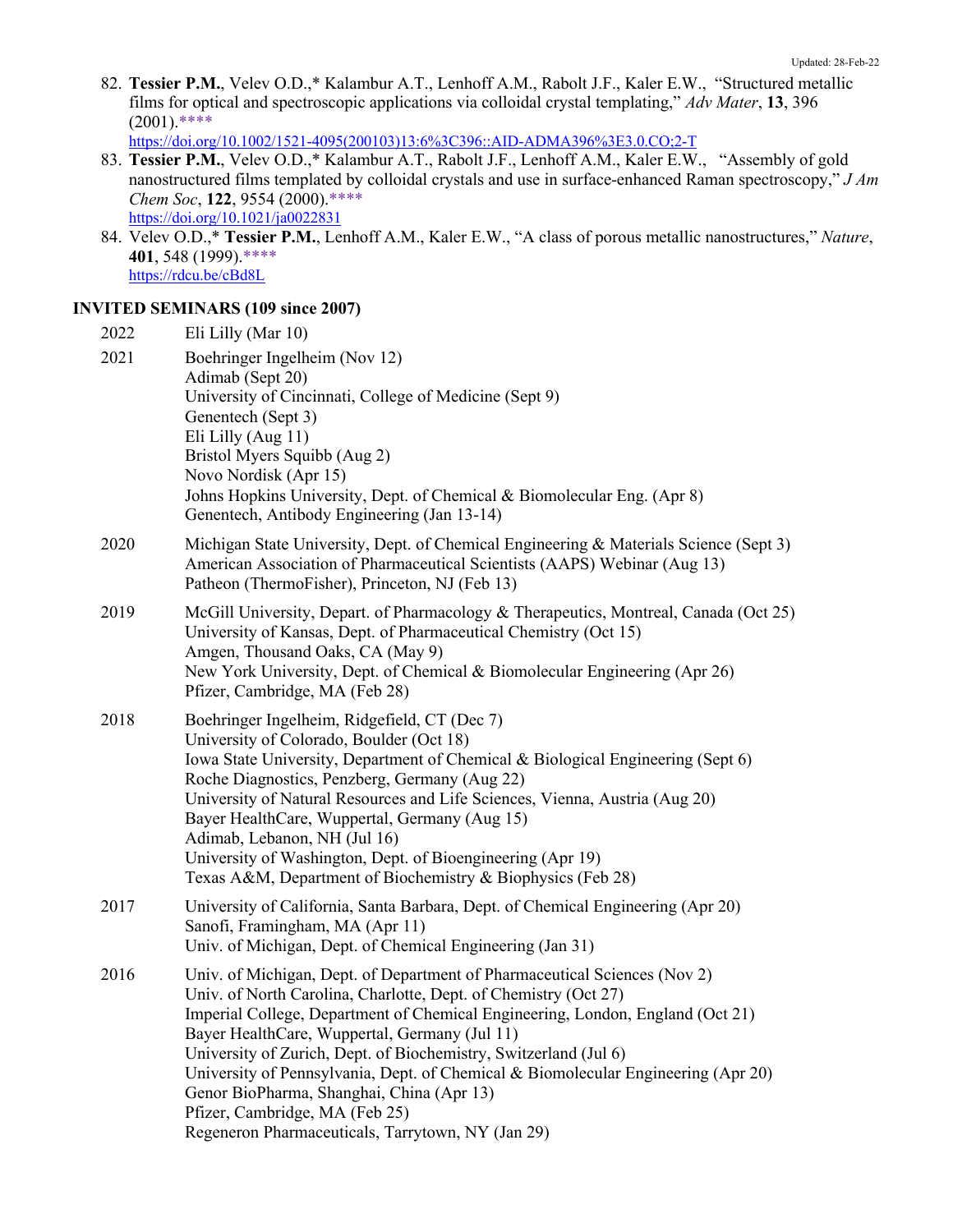- 2015 Brooklyn College, Dept. of Biology (Dec 10) DuPont, Palo Alto, CA (Dec 2) University of Maryland, Dept. of Bioengineering (Nov 20) Boehringer Ingelheim, Ridgeway, CT (Oct 9) Amgen, Thousand Oaks, CA (Aug 27) Morphosys, Martinsried, Germany (Jul 16) Technische Universität München, Freising-Weihenstephan, Germany (Jul 14) Technische Universität München, Garching, Germany (Jul 1) Novo Nordisk, Måløv, Denmark (Jun 15) Ludwig-Maximilians-Universität München, Dept. of Pharmacy, Germany (May 21) KULeuven, Department of Cellular and Molecular Medicine, Leuven, Belgium (Apr 29) Schrödinger, New York, NY (Jan 15) Bristol-Myers Squibb, New Brunswick, NJ (Jan 9)
- 2014 Boehringer Ingelheim, Biberach, Germany (Nov 13) Max Planck Institute of Biochemistry, Martinsried, Germany (Sept 24) University of California, Riverside, Dept of Chemical & Environmental Eng. (Jun 6) Johns Hopkins University, Dept. of Chemical & Biomolecular Eng. (Apr 24) Roche Diagnostics, Penzberg, Germany (Apr 2) Bayer HealthCare, Wuppertal, Germany (Mar 28) University of Michigan, Dept of Molecular, Cellular, & Developmental Biology (Mar 21)

# **AWARDS RECEIVED BY LAB MEMBERS**

#### *Postdoctoral associates*

- NIH F32 Postdoctoral Fellowship, Charles Starr, 2018
- NIH F32 Postdoctoral Fellowship, John Schardt, 2020
- NIH T32 Postdoctoral Fellowship, Michael Lucas, 2021

#### *Graduate students*

- NSF Graduate Fellowship, Kathryn Tiller, 2011
- NSF Graduate Fellowship, Mark Julian, 2012
- NSF Graduate Fellowship, Lilia Rabia, 2013
- W.H. Peterson Award for Best Student Oral Presentation, Division of Biochemical Technology, American Chemical Society National Meeting, Joseph Perchiacca, 2013
- W.H. Peterson Award for Best Student Poster Presentation, Division of Biochemical Technology, American Chemical Society National Meeting, Shantanu Sule, 2013
- NSF Graduate Fellowship, Matthew Smith, 2019
- NIH Cellular Biotechnology (T32) Training Fellowship, Lina Wu, 2019
- NIH Pharmacological Sciences (T32) Training Fellowship, Emily Makowski, 2021

## *Undergraduate students*

- NSF Graduate Fellowship, Evan Day (to attend UPenn, now at University of Virginia), 2014
- NSF Graduate Fellowship, Malaney Young (to attend the University of Minnesota), 2017
- NSF Graduate Fellowship, Daniel Wackelin (to attend CalTech), 2018
- NSF Graduate Fellowship, Ryen O'Meara, (to attend CalTech) 2021

## **SYNERGISTIC ACTIVITIES**

Co-chair, Division of Biochemical Technology Meeting (San Diego), American Chemical Society (Mar 2016) Co-chair, 7<sup>th</sup> International Conference on Biomolecular Engineering, Society of Biological Engineering (Jan 2017)

Vice-chair, 2nd Gordon Research Conference on Biotherapeutics and Vaccines Development (Mar 2022) Co-chair, 3rd Gordon Research Conference on Biotherapeutics and Vaccines Development (expected 2024) Session chair, Frontiers in Engineering, US National Academy of Engineering, Irvine, CA, 2016 Membership Chair, Division of Biochemical Technology, American Chemical Society, 2009-2013